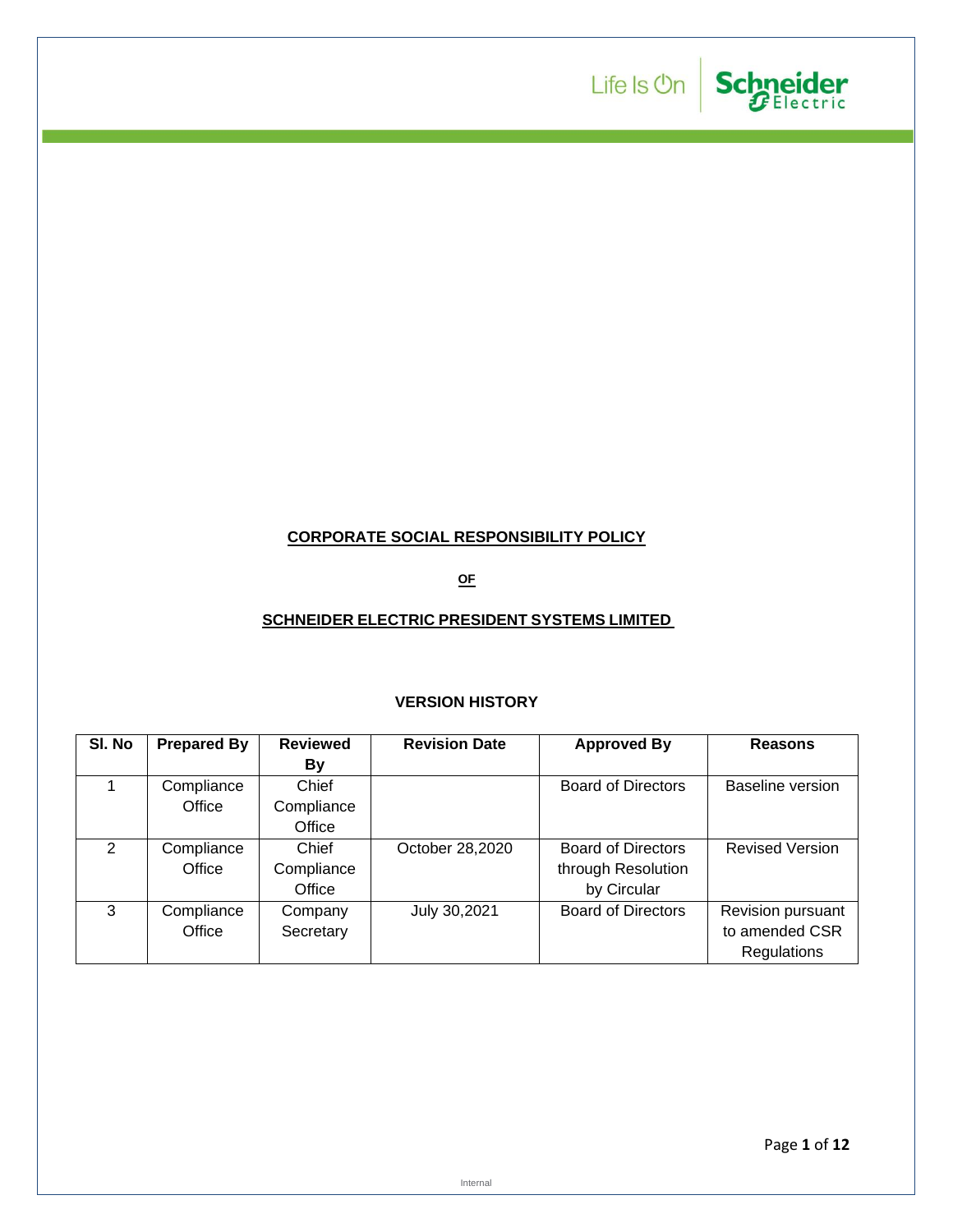# **Schneider Electric President Systems Limited CSR Policy #:3**

Effective Date: July 30,2021

# **INDEX**

| S <sub>No</sub> | <b>TITLE</b>                             | <b>PAGE NO</b> |
|-----------------|------------------------------------------|----------------|
|                 |                                          |                |
| 1               | Preamble                                 | 3              |
| 2               | Purpose                                  | 3              |
| 3               | <b>Definitions</b>                       | $3 - 4$        |
| 4               | Policy Statement /Vision                 | 4              |
| 5               | Scope                                    | 4              |
| 6               | <b>CSR Committee and Its Functions</b>   | $4 - 5$        |
| $\overline{7}$  | Responsibility of the Board of Directors | $5-6$          |
| 8               | <b>CSR Budget &amp; Spending</b>         | 6              |
| 9               | <b>CSR Activities</b>                    | 6              |
| 10              | <b>Annual Action Plan</b>                | $\overline{7}$ |
| 11              | Supervision                              | 7              |
| 12              | Mode of Implementation                   | 8              |
| 10              | <b>Disbursement</b>                      | 8              |
| 11              | Monitoring                               | $8-9$          |
| 12              | Impact Assessment                        | 9              |
| 13              | Reporting                                | 9              |
| 14              | <b>Capital Assets</b>                    | 9              |
| 15              | <b>Information Dissemination</b>         | 10             |
| 16              | Review                                   | 10             |
| 17              | Areas of CSR Intervention (Annex. 1)     | $11 - 12$      |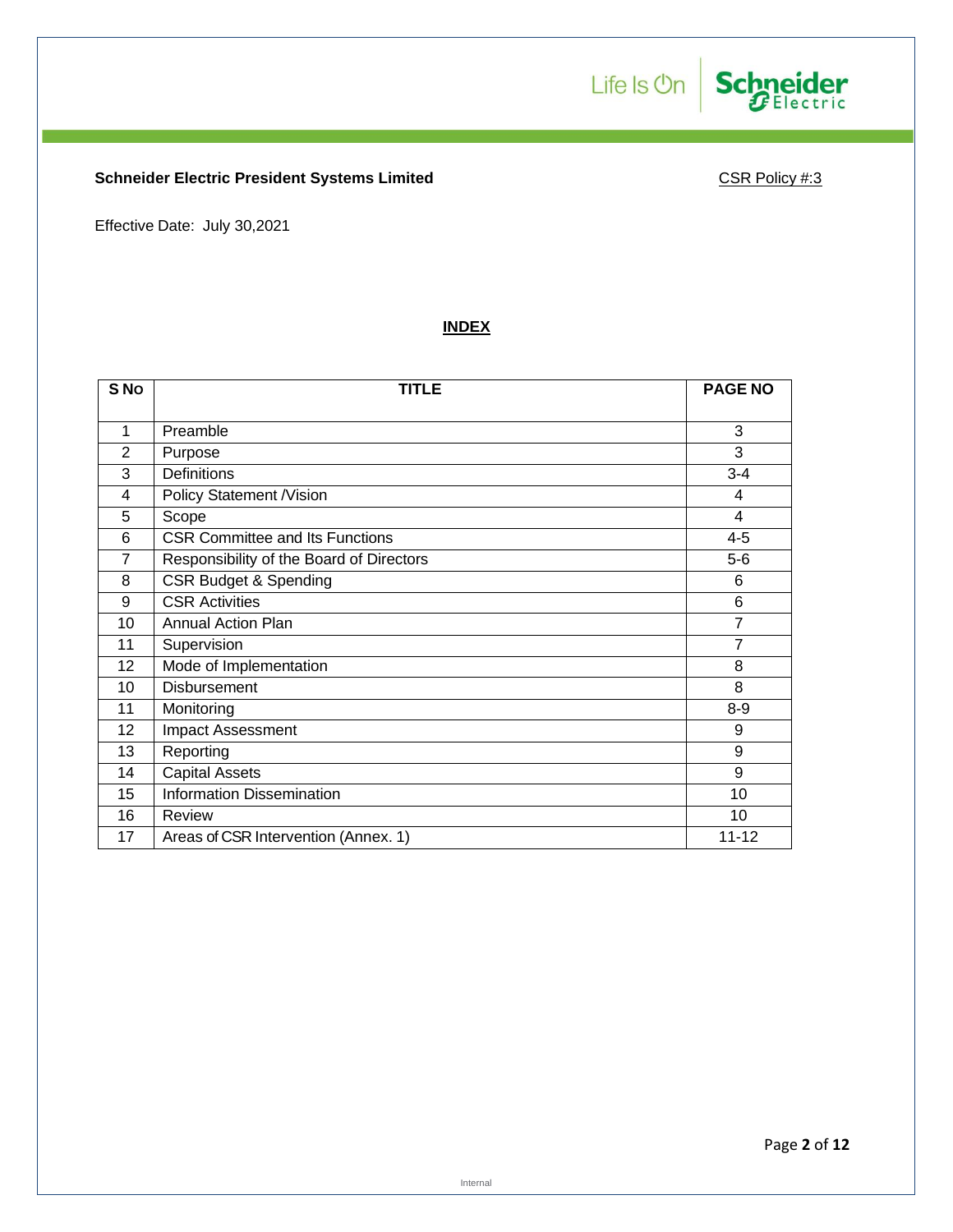

## CORPORATE SOCIAL RESPONSIBILITY POLICY (CSR)

#### **1. Preamble**

CSR covers the entire process by which an organization approaches, defines and develops its relationships with stakeholders for the common good, and demonstrates its commitment in this regard by adoption of appropriate strategies and projects. Thus, CSR is not charity or mere donations but a way of going beyond business as usual, creating shared value and contributing to social and environmental good.

## **2. Purpose**

The Corporate Social Responsibility Policy ("CSR Policy") of Schneider Electric President Systems Limited (Schneider Electric) has been formulated by the CSR Committee and approved by the Board of Directors at its meeting held on *July 30,2021.*

This Company is committed to identifying and supporting programs aimed at:

- i. Socio Economic development of community and in particular, those at the base of the pyramid who are unequally endowed/enabled;
- ii. To contribute to society at large by way of social, economic, cultural development, imparting education, training and development and skill enhancement programs for their development and generation of income;
- iii. Reducing negative impact of its operations on the environment; and
- iv. To reinforce a positive and socially responsible image of the Company in the society.

This policy will serve as a guiding document to help, identify, execute and monitor CSR projects in keeping with the spirit of the policy.

The CSR policy would function as a self-regulating mechanism for CSR activities and enable adherence to laws, ethical standards, and international practices in this regard.

#### **3. Definitions**

- i. **"Act"** means the Companies Act, 2013.
- ii. **"Board of Directors" or "Board"** means the collective body of the directors of the company.
- iii. **"Company"** means Schneider Electric President Systems Limited (SEPSL).
- iv. **"CSR Committee"** means Corporate Social Responsibility Committee constituted by the Board of Directors of the company
- v. **"CSR Policy"** means CSR Policy of Schneider Electric President Systems Limited (SEPSL).
- vi. **"CSR Rules"** means the Companies (Corporate Social Responsibility Policy) Rules, 2014 as amended from time to time.
- vii. "**Implementing Agency**" means any entity registered with Ministry of Corporate Affairs for undertaking CSR projects, which is engaged by the company to implement various projects in pursuance of CSR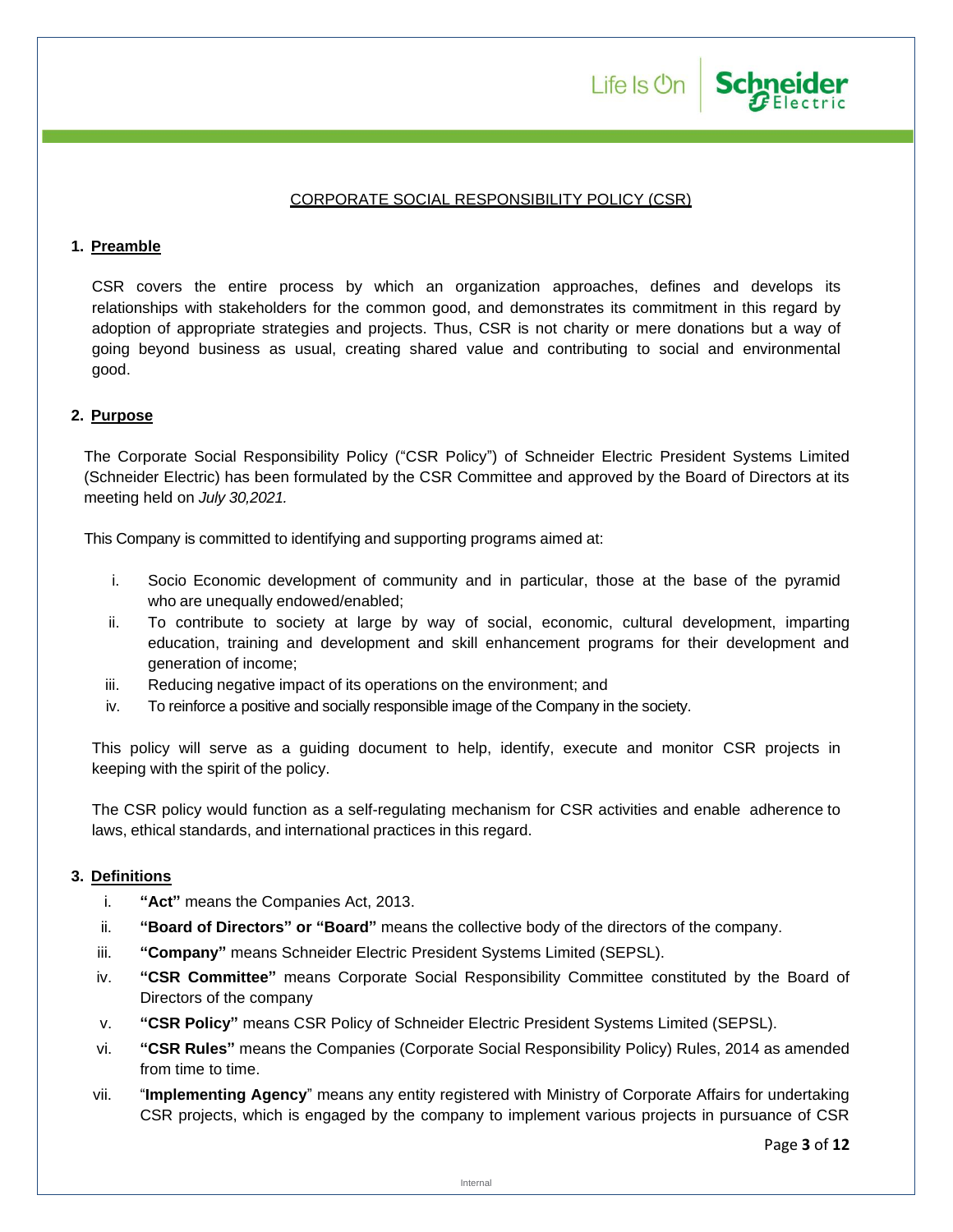viii. Any term used in this policy but not defined herein shall have the same meaning assigned to them under the Act and CSR Rules as applicable to the company.

Life Is **On Schneider** 

## **4. Policy Statement /Vision**

Schneider Electric's mission is to contribute to the social and economic development of the underprivileged community. Through a series of interventions, the Company seeks to mainstream economically, physically, and socially challenged groups and to draw them into the cycle of growth, development, and empowerment. At the core of this, its commitment is to reach out to marginalized communities through its Sustainable Livelihood Initiatives.

Schneider Electric's strategy is to integrate its activities in community development, social responsibility and environmental responsibility and encourage each business unit or function to include these considerations into its operations.

In alignment with vision of the Company, Schneider Electric, through its CSR initiatives, will continue to enhance value creation in the society through its services, conduct & initiatives, so as to promote sustained growth for the society.

## **5. Scope**

This policy will apply to all projects/programs undertaken by the Company in India as part of its CSR activities. CSR activities will be developed, reviewed, and updated by reference to relevant codes of corporate governance and international standards or best practices. The CSR Policy is formulated in accordance with the provisions of section 135 of the Companies Act, 2013 and rules made thereunder and other applicable laws to the company.

#### **6. CSR Committee and its Functions**

CSR Committee was constituted by the Board of Directors, consisting of three directors including at one Independent Director as per the provisions of Section 135. In every financial year, the Committee shall meet as per the requirements of the CSR. The following shall be the terms of reference of the Committee.

- (i) To formulate Schneider Electric' s CSR strategy, policy and goals
- (ii) To monitor the Schneider Electric's CSR policy and performance
- (iii) To review the CSR projects/initiatives from time to time, keeping in view the amendments in the CSR provisions in accordance with the Companies Act, 2013.
- (iv) To ensure legal and regulatory compliance from a CSR viewpoint
- (v) To ensure reporting and communication to stakeholders on Schneider Electric's CSR Projects/initiatives.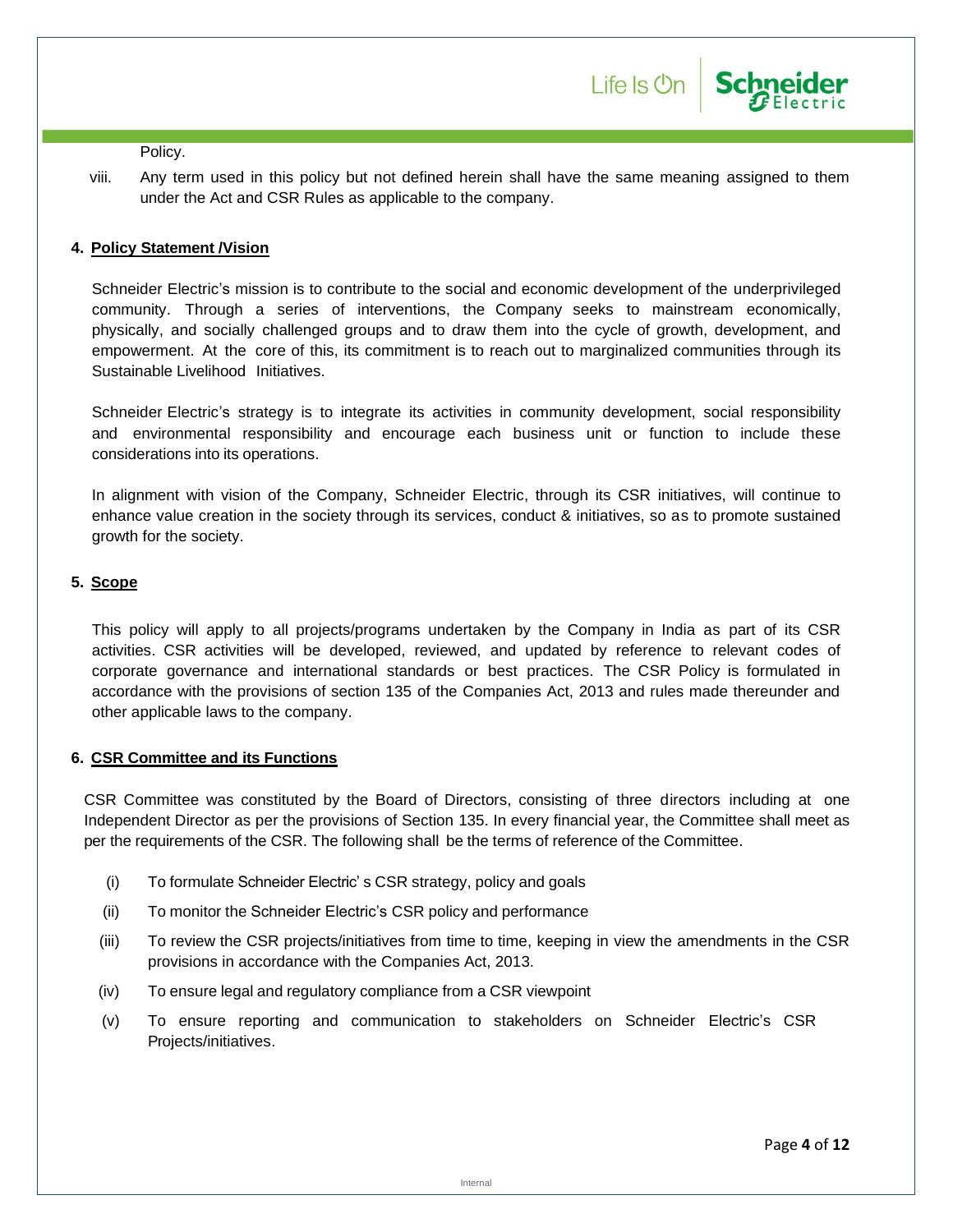Members of the Committee: The CSR Committee of the Board currently has the following members\*:

Life Is On Schneide

- 1. Mr. RR Nair, Non-Executive Independent Director
- 2. Mr. Sugata Sircar, Non-Executive Director; and
- 3. Mr. Swaminathan Venkatraman, Non-Executive Director

\**The Board of Directors may reconstitute the CSR Committee without subsequently calling for revision/amendment in the CSR Policy.*

#### **Functions of CSR Committee:**

- (i) To formulate and recommend a CSR Policy indicating the activities to be undertaken by the company in areas or subject specified in Schedule VII to the Act;
- (ii) To recommend the amount of expenditure to be incurred on the activities referred to in clause (i);
- (iii) To formulate and recommend an annual action plan in pursuance of CSR Policy covering the following aspects:
	- (a) the list of approved CSR projects or programs to be undertaken in areas or subjects specified in Schedule VII to the Act;
	- (b) the manner of execution of such projects or programs as specified in rule 4(1) of CSR Rules;
	- (c) the modalities of utilization of funds and implementation schedules for the projects or programs;
	- (d) monitoring and reporting mechanism for the projects or programs; and
	- (e) details of need and impact assessment, if any, for the projects undertaken by the company;
- (iv) Recommend changes to the Board, if any, needed in the annual action plan with reasonable justification to that effect.
- (v) To monitor the CSR Policy as approved by the Board from time to time.

The CSR Committee should recommend the approach and direction of CSR activities to be undertaken by the company and also provide Guiding principles for:

- (i) Selection of CSR projects / programmes / activities
- (ii) Implementation of CSR projects / programmes / activities
- (iii) Monitoring of CSR projects / programmes / activities
- (iv) Formulation of the annual action plan

Overall governance of CSR and approving of the CSR Policy will be responsibility of the CSR Committee of the Board. The CSR Committee of Schneider Electric will be responsible for administering and executing the policy. As Schneider Electric's CSR activities evolve further, the policy may be revised with approval of the Board after taking into recommendations of the CSR Committee.

#### **7. Responsibility of the Board of Directors**

The Board is responsible for: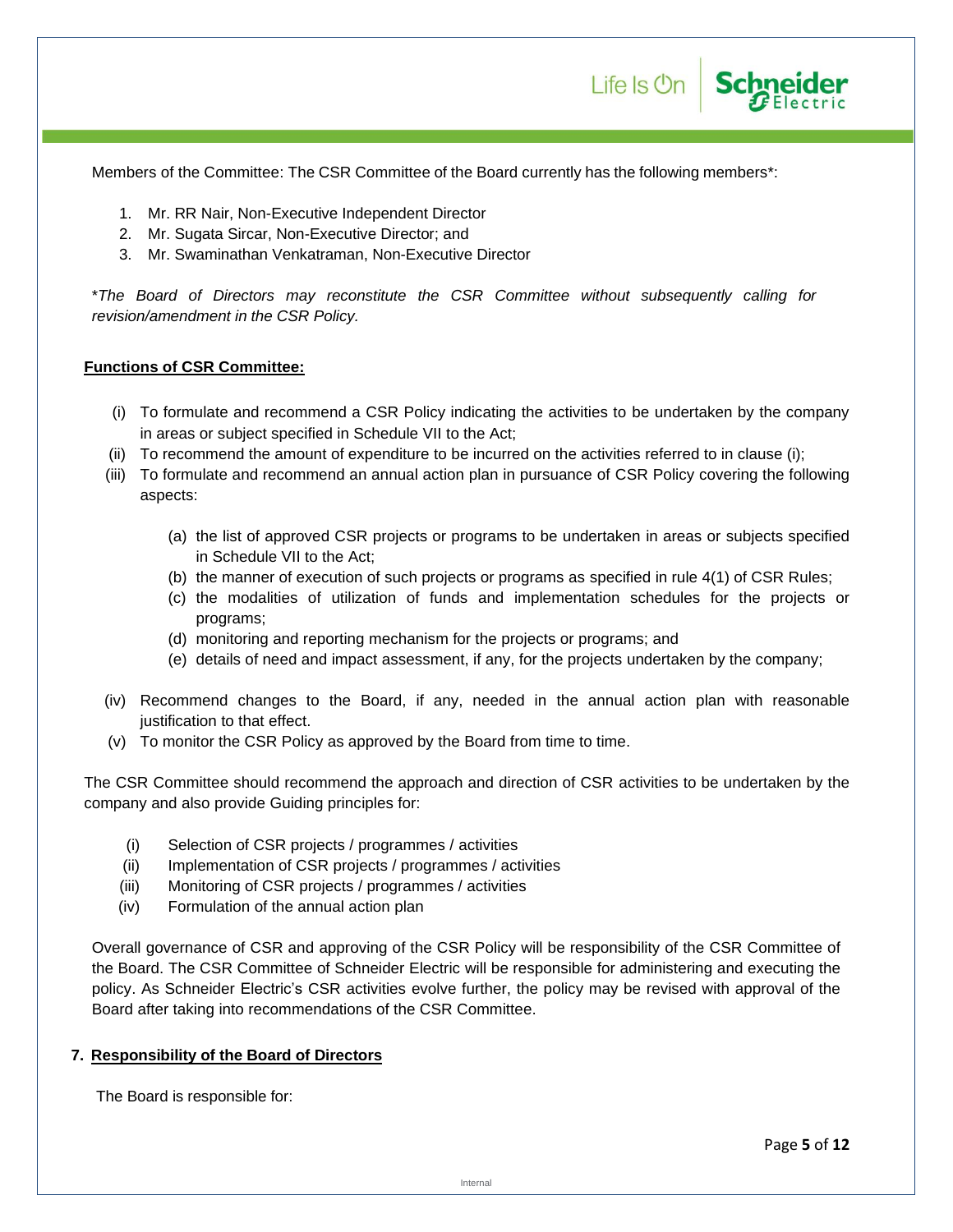

- (i) Approving the CSR policy as formulated by the CSR Committee, subject to necessary changes/modifications as the Board may deem fit.
- (ii) Ensuring that in each financial year, the Company spends at least 2% of the average net profit in accordance with the provisions of the section 135 of the Act and the Rules notified there under.
- (iii) Ensuring that every financial year funds committed by the Company for CSR activities are utilized effectively.
- (iv) Ensure that Administrative Overheads shall not exceed 5% of total expenditure of company for the financial year.
- (v) Disclosing in its Annual report the name of CSR committee members, the content of the CSR policy and ensure annual reporting of its CSR activities on the company website any other acts, deeds and things as may be required under law from time to time.
- (vi) Any other responsibility as per the provisions of Section 135 and Rules made thereon.

## **8. CSR Budget and Spending**

The overall amount to be committed to CSR will be approved by the Board as part of Schneider Electric overall Annual Budget/ Plan.

The company shall endeavor to achieve the objectives of CSR Policy and allocate every year:

- (i) Minimum 2% of its average net profits made during the three immediately preceding financial years
- (ii) b. Any income or surplus arising out of the CSR activities, projects or programs shall not form part of the business profit of the company and the same shall be ploughed back for use in CSR activities.

All the expenditure relating to CSR shall be pre-approved by the CSR Committee. The CFO or any person responsible for financial management shall monitor the utilization of funds for the purposes set forth and certify to this effect.

Unspent CSR amount, if any, shall be transferred to separate account in accordance with the applicable CSR Rules from time to time.

## **9. CSR Activities**

The Company shall undertake CSR activities for development of the society and the environment, particularly in the vicinity of the areas where the facilities of the company are located. The Company is highly supportive of the involvement of its employees in its CSR initiatives and in community activities and will therefore proactively engage with employees and other key stakeholders to solicit their active involvement in the Schneider Electric CSR programs.

To provide a focused and structured approach to the program, Schneider Electric will focus its support and CSR spends on specific pre-determined causes and areas of intervention as outlined in the Annexure I to the policy.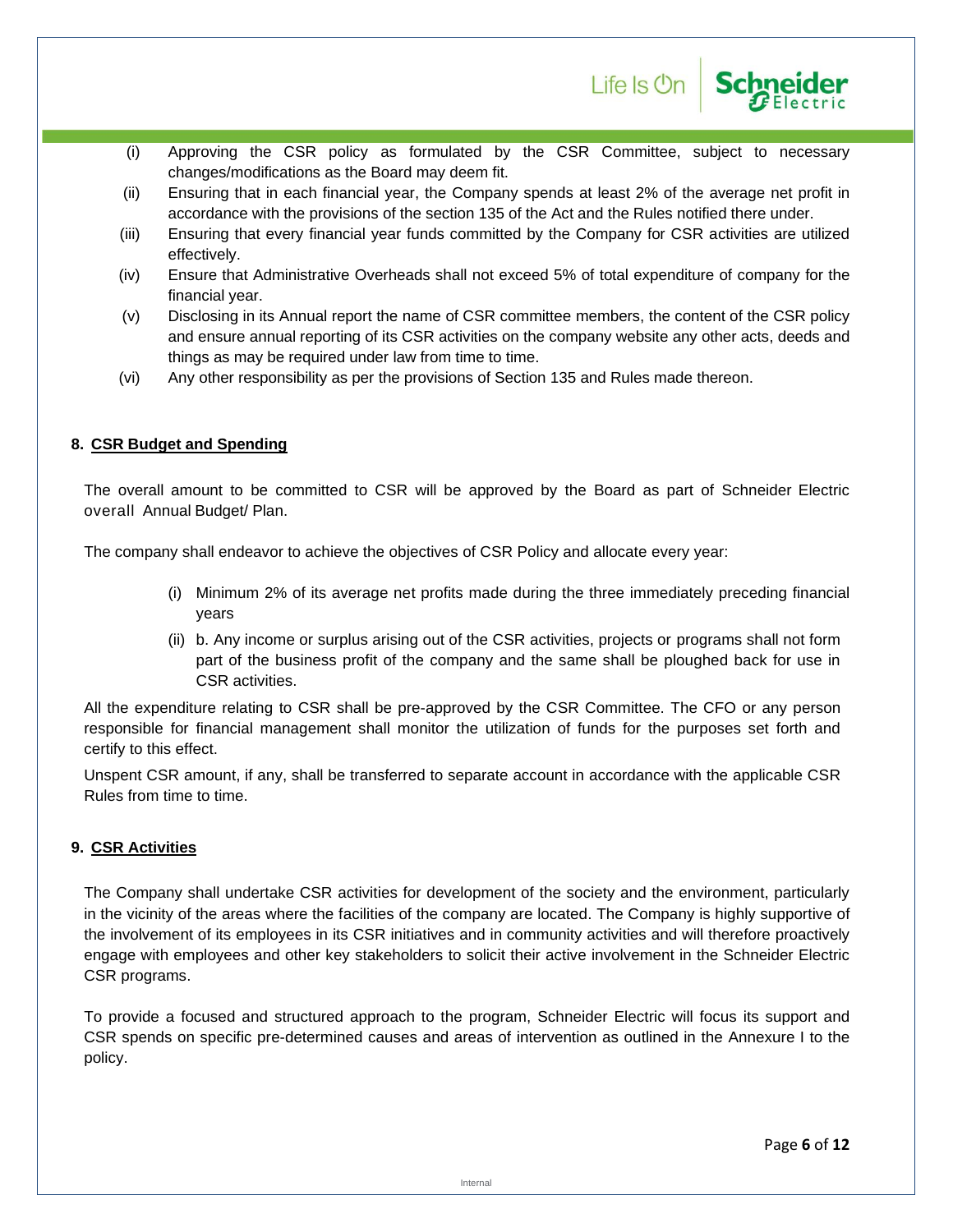

## **10. Annual Action Plan**

The CSR Committee shall formulate and recommend to the Board, an annual action plan which shall include the following:

- (i) the list of CSR projects or programs that are approved and to be undertaken by the company.
- (ii) the manner of execution of such projects or programs
- (iii) the modalities of utilisation of funds and implementation schedules for the projects or programs;
- (iv) monitoring and reporting mechanism for the projects or programs and
- (v) details of need and impact assessment, if any, for the projects undertaken by the company.

The Board of Directors are empowered to alter the annual action plan during the financial year, if so recommended by the CSR Committee, based on the reasonable justification for such change.

The CSR Committee will consider and approve (in line with the guidelines given below), CSR projects/programs to be undertaken during the year.

- (i) Schneider Electric will ensure that its CSR projects are non-discriminatory in nature and do not have any restrictive political or religious affiliations.
- (ii) The programs/ projects will be within the areas recommended / listed by the CSR Committee and mentioned in the Policy.
- (iii) The programs/ projects will be beyond business as usual.
- (iv) The programs/projects will be implemented within the country.
- (v) Schneider Electric will actively consider Programs/Projects that have been identified by employees and also those where employees are directly involved through volunteering efforts.
- (vi) Programs/Projects that integrate business models with social and environmental priorities and processes in order to create shared value will be encouraged.
- (vii) Schneider Electric will consider Programs/Projects closely linked with the principles of sustainable development.
- (viii)Programs/Projects should not be exclusively for the benefit of employees of the company or their family members or those that are conducted /undertaken exclusively in pursuance of the normal course of business.
- (ix) Any unspent CSR allocation of a particular year will be complied as per the CSR provisions and its Rules.
- (x) Any surplus, generated out of the CSR activities of Schneider Electric, will be ploughed back to the CSR Initiatives of the Company.

### **11. Supervision**

The Company's CSR activities will be driven by a dedicated CSR team under the guidance and support of senior functionaries and Board of Directors. The CSR Committee would play a significant role in ensuring that the CSR policy is embedded across the Schneider Electric operations in India and the CSR initiatives are in line with the policy.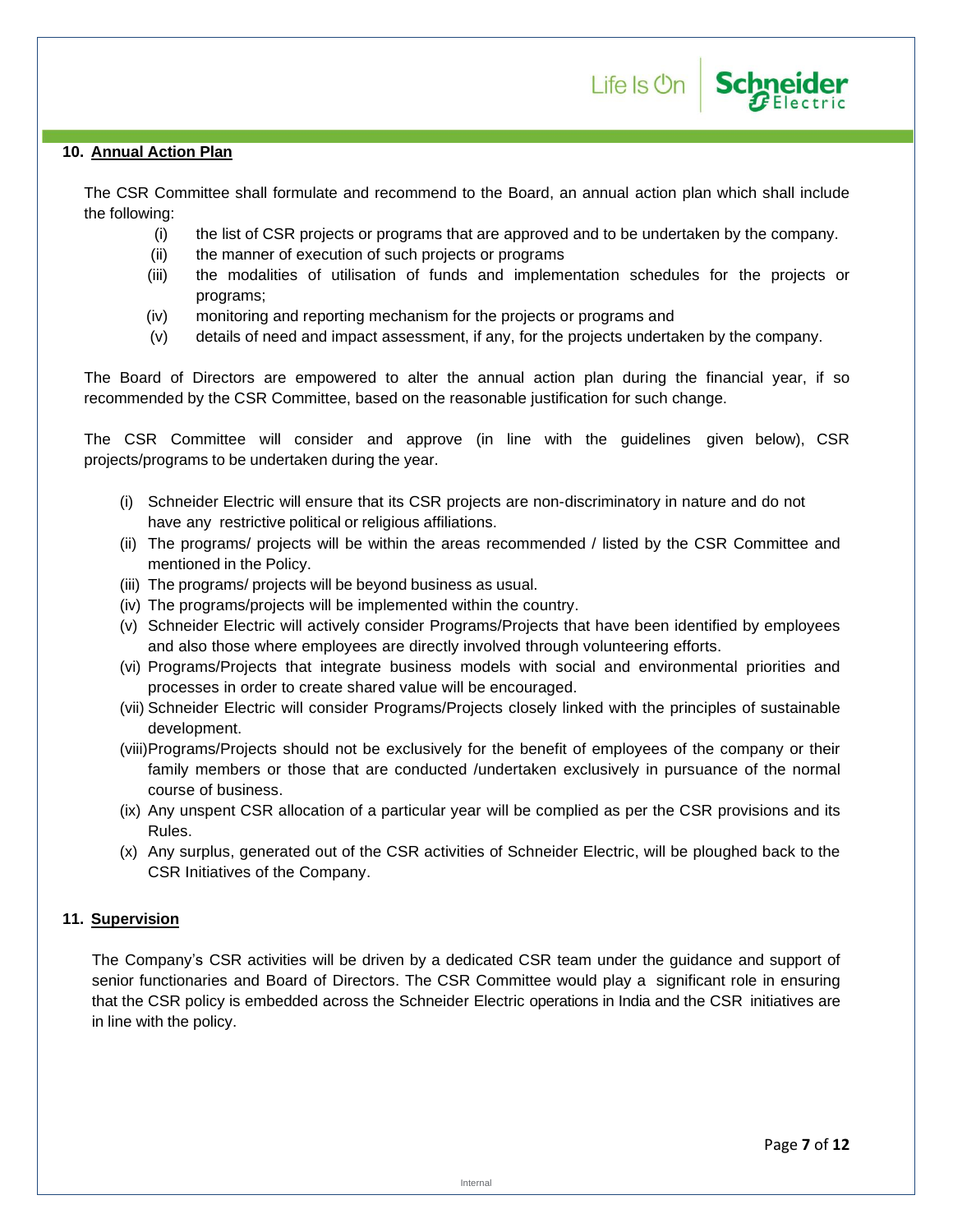#### **12. Mode of Implementation**

The Company will undertake CSR projects which are closely linked with the principles of sustainable development and shared value, with the involvement of local institutions and the community at large. The CSR projects or programs or activities should be implemented through following methods:

Life Is On Schneider

- (i) Directly by the company;
- (ii) Implementing Agencies:
	- (a) Schneider Electric India Foundation, which is a Trust registered under the Indian Trust Act, having its registered office at Sy No 63/3B, Govigere Village, Bidarahalli Hobli, Bangalore-67.
	- (b) Spreading Happiness Indya Foundation, a company incorporated under section 8 of Companies Act, 2013 which is a Section 8 company, having its registered office at C-56, Mayapuri Industrial Area, Phase -II New Delhi -110064.
- (iii) Any foundation or body incorporated by the company and eligible to undertake such CSR projects. in collaboration with other organizations/group companies

While the company can engage suitable Implementing Agencies to undertake approved CSR projects. The company can also partner with local governance bodies, such as Gram Panchayats, Civic Bodies, Municipality to directly undertake approved CSR projects with the help and support of these bodies

The CSR Committee will assist in implementation and monitoring of the CSR projects/initiatives. For actual implementation of various initiatives, Schneider Electric India Foundation will further collaborate with various other NGOs, Trusts, Societies, Section 8 Companies, DST certified incubation centers or through collaborative projects with other corporate. In case of the implementing agency being a 'not for profit' organization, the entity should typically have not less than three years of experience in implementing projects in the respective area. The other implementation partners will be screened based on the Schneider Electric India Foundation's internal screening criteria to ascertain the entity's credibility and its ability to execute the proposed projects as per the CSR provisions and its applicable rules

#### **13. Disbursement**

The disbursal of funds will be either in tranched drawdown form or one-time payment depending on the nature and requirement of the project. Schneider Electric may transfer the allocated CSR fund to Schneider Electric India Foundation as per the requirement.

#### **14. Monitoring**

The CSR Committee will ensure a transparent monitoring mechanism for ensuring effective implementation of the projects / programs/ activities proposed to be undertaken by the implementing agencies.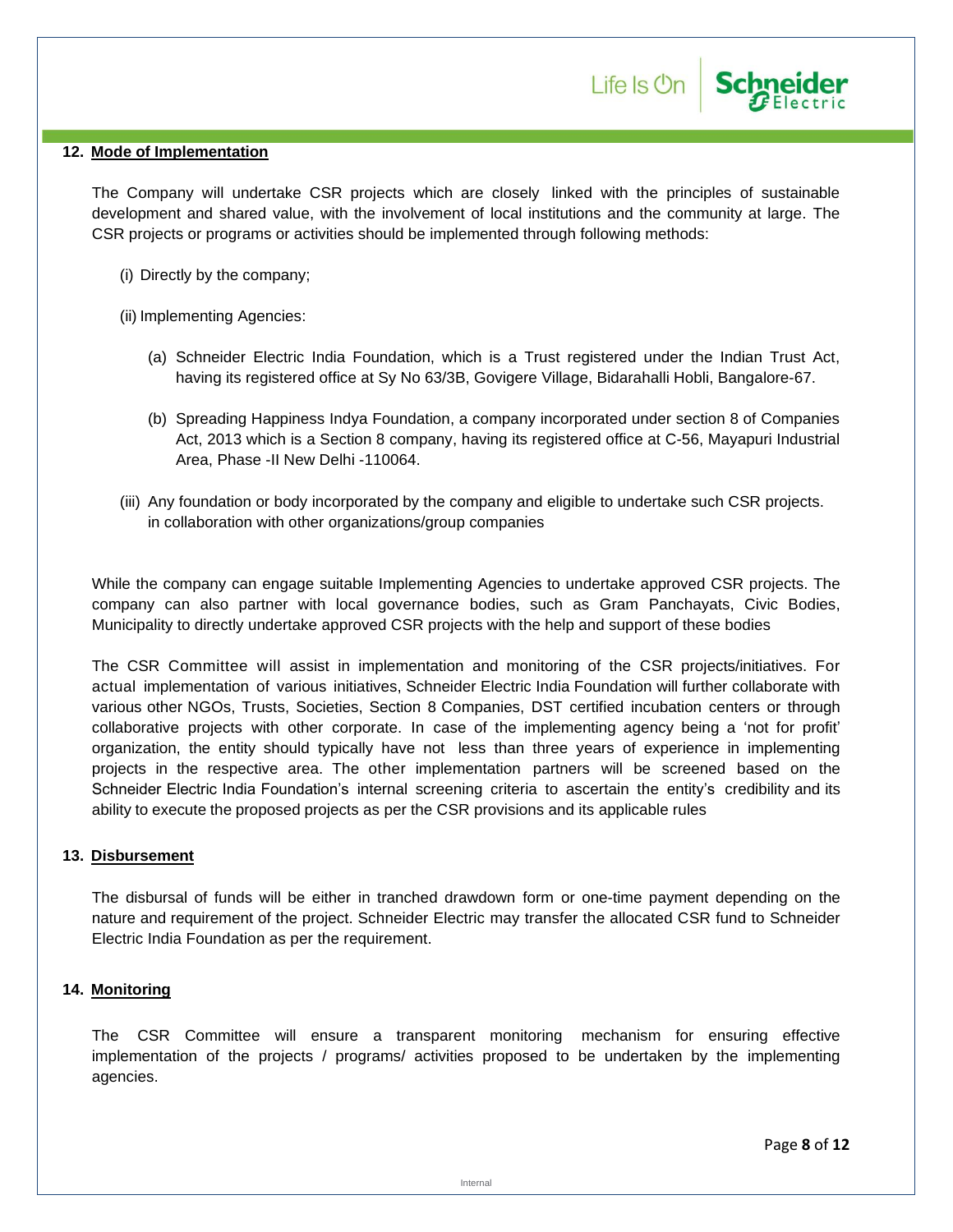The CSR Committee would have the responsibility of monitoring approved projects and funds disbursals for such projects. Monitoring mechanisms will include visits, meetings and progress/status reporting by the project teams. The CSR activities will be reviewed by the CSR Committee. A system will be put in place to maintain a transparent monitoring and reporting mechanism across all the stakeholders involved in the CSR activities of Schneider Electric, as required by the CSR Rules (Section 135, Companies Act, 2013).

Life Is **On Schneide** 

The respective monitoring CSR teams shall be responsible for providing periodic progress reports to the Company. Such teams will ensure that the project gets completed within the specified time period. The Company may also appoint specialized agency/consultants for monitoring the projects, if required.

The progress report of the projects undertaken shall be reported as under:

- (i) The respective monitoring teams shall make a quarterly report to the CSR Committee.
- (ii) The CSR Committee shall present an annual report on the performance of all projects/activities to the Board of Directors.

#### **15. Impact Assessment**

CSR activities undertaken should be in the interest of the society and the local population where the company operates. Before undertaking any project or activities the company may conduct need assessment for the project and its utility in the demography where project is proposed as per the applicability.

The impact assessment would be conducted by an external agency, particularly for larger projects which have a significant social or economic impact. The impact assessment study shall be conducted wherever applicable after the project completion and necessary minimum gestation period and shall place a report for consideration of the Board.

A summary of impact assessment outcome shall be disclosed in the Board's Report.

All CSR activities and expenditures made thereon shall be subject to audit by the Company's Auditors.

### **16. Reporting**

Significant CSR activities and achievements will be reported as part of the Director's Report in Schneider Electric Annual Report and also as per any other statutory and regulatory reporting requirements.

#### **17. Capital Assets**

Capital asset acquired or created by CSR projects should be held by the beneficiaries of the said CSR project or a trust or a public authority for the benefits of all. The company should take appropriate measure to ensure that such assets are utilized for the purpose it was meant for and should not be transferred or disposed off without prior permission of the Company.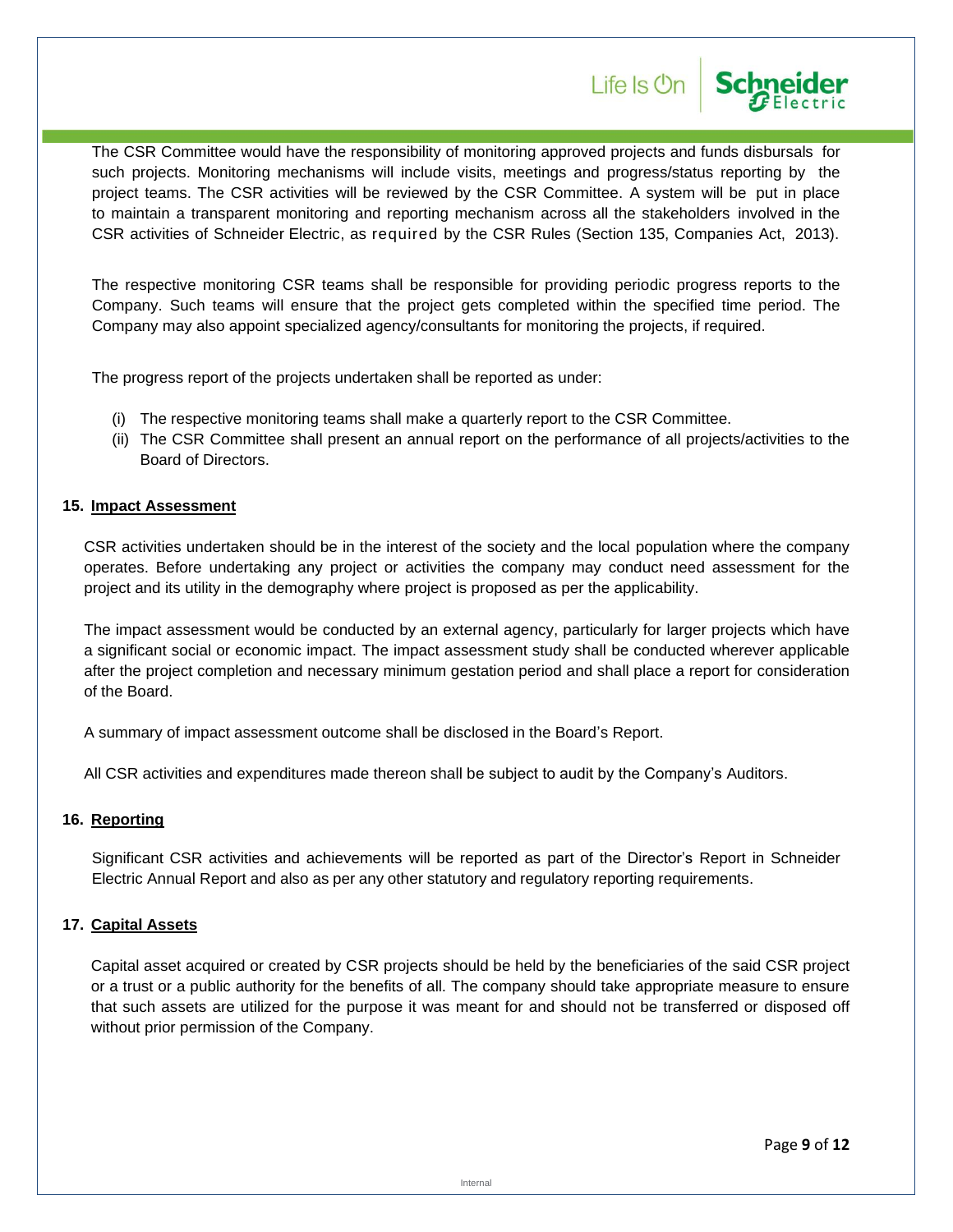

#### **18. Information dissemination**

CSR Policy and activities undertaken shall be disseminated on website for public access and shall be published in the Annual Report of the company in the format prescribed under the Act and CSR Rules.

#### **19. Review**

The CSR Committee shall be fully responsible for the monitoring and review of the implementation of this policy in accordance with applicable laws from time to time. The CSR Committee shall provide recommendations as and when it deems necessary to the Board so as to amend/ modify/ revise the CSR Policy.

|            | Signatures:  |
|------------|--------------|
|            |              |
| <b>DIN</b> |              |
|            | Designation: |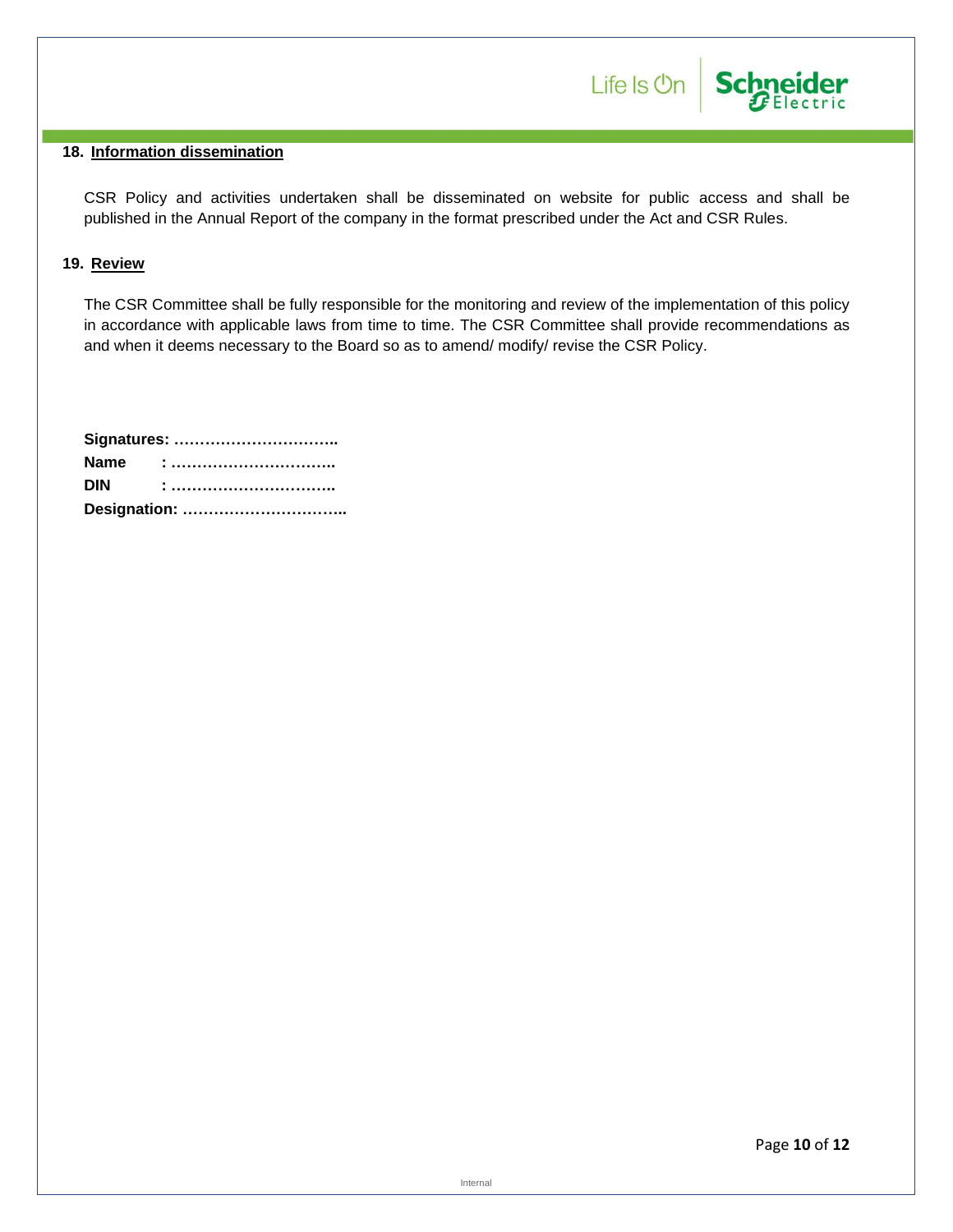

#### **Annexure I-AREAS OF CSR INTERVENTION**

Enumerated below are the areas under which Schneider Electric will implement its CSR Projects. This will be reviewed from time to time and specific initiatives under these will be undertaken in line with the CSR Policy to meet the overall objectives of these interventions.

#### 1. **Skill Training and Livelihood Enhancement**

**Category:** Companies Act 2013, Schedule VII (ii) Employment Enhancing Vocational Skills and Livelihood Enhancing projects

Skills and Knowledge are the driving forces of economic growth and social development of any country. A growing economy like India requires a large and skilled workforce. Schneider Electric's skill training initiatives will aim at training and capacity development of youth and women from economically weaker sections of society, and to empower them to gain access to opportunities for sustainable livelihood and growth.

The Company will support technical training courses, Skill Development Centers, non formal vocational programs in field of electricity aimed at creating livelihood opportunities. Schneider Electric will also support soft skill training and entrepreneur development training aimed to facilitate integration of underprivileged youth and women into mainstream.

### 2. **Environmental Sustainability**

**Category:** Companies Act -2013, Schedule VII (iv) Ensuring Environmental Sustainability, Conservation of Natural Resources and Maintaining the quality of soil.

Sustainability is one of the core values of Schneider Electric and climate change mitigation and environmental improvements are essential elements of its strategy for sustainability. Schneider Electric will initiate multiple projects implemented directly or through consultant partners to promote energy efficiency, conservation of environment, environmental friendly practices. Social Communication will be used as an effective tool in influencing behavior and creating a sustainable environment for the community.

Schneider Electric will encourage investment in energy efficient technology, developing socially and environmentally friendly products and services, improving access to water by creating/sponsoring irrigation and water storage structures, benchmarking and reporting on Sustainability projects.

### 3. **Empowering through Sustainable Livelihood Initiatives**

**Category:** Companies Act- 2013, Schedule VII (i) Eradicating Hunger, Schedule VII (ii) Livelihood Enhancing Projects, Schedule VII (ii) Empowering Women

Under this initiative, Schneider Electric will provide entrepreneur training to underprivileged young women and men and support them to earn their livelihood.

#### 4. **Socio Economic development of remote un electrified villages**